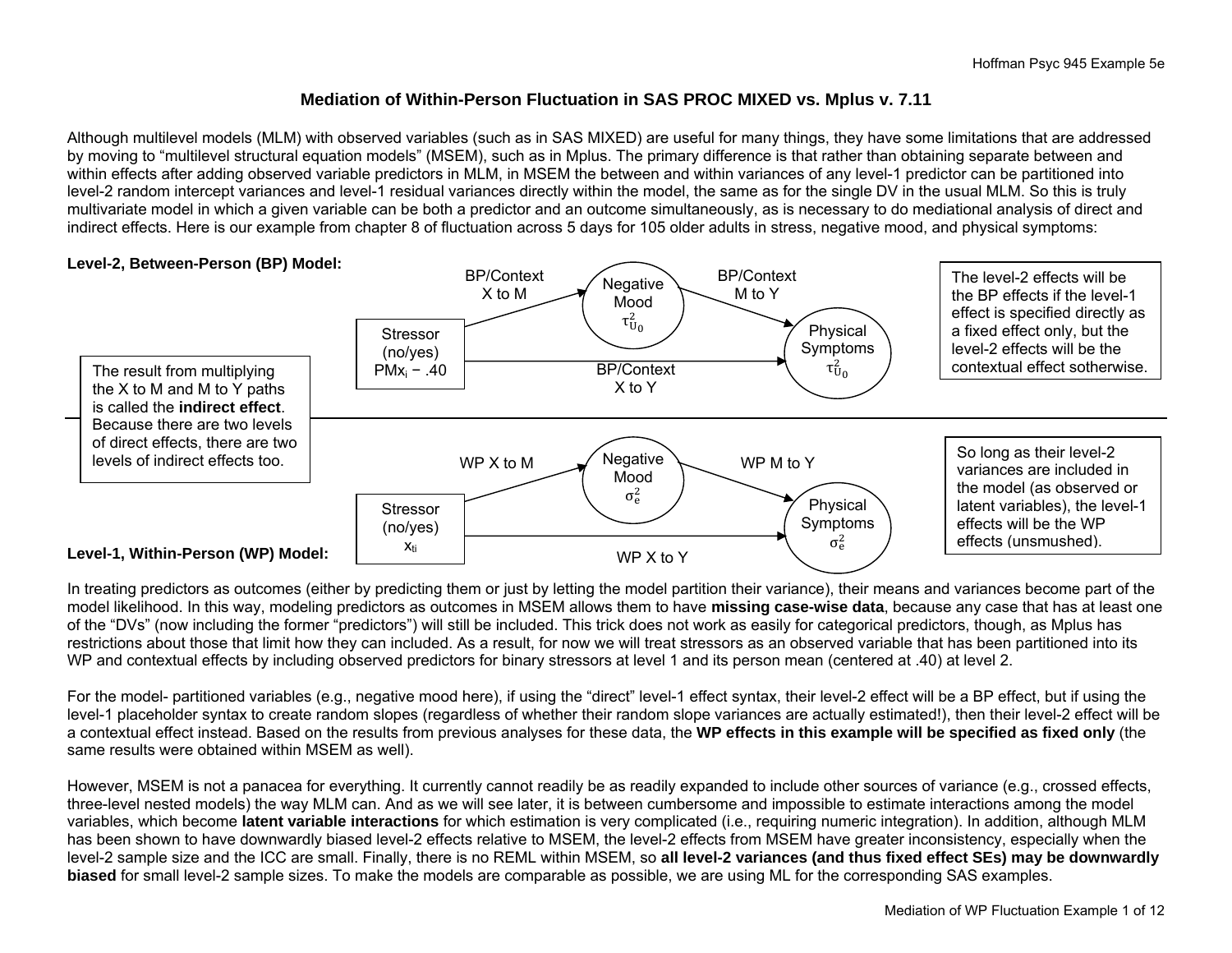We will begin by examining each component of the overall model  $(X \to M, X \to Y, M \to Y)$  and then examine the full mediation model and indirect effects.

## Step 1: Fitting the Between-Person and Within-Person Stress (X) → Mood (M) Relationship

```
In SAS, decomposing stress into level-1 WP vs. level-2 
contextual effects by brute force (observed variables): 
TITLE1 "WP and Contextual Stress Predicting Mood: X --> M"; 
PROC MIXED DATA=example COVTEST NOCLPRINT NOITPRINT NOINFO
IC NAMELEN=50 METHOD=ML; 
       CLASS ID; 
      MODEL mood = female age80 female*age80 
                    PMstress40 TVstress  / SOLUTION DDFM=SATTERTHWAITE NOTEST; 
      RANDOM INTERCEPT / TYPE=UN SUBJECT=ID; 
       REPEATED / TYPE=VC SUBJECT=ID; 
       ESTIMATE "Between Effect" TVstress 1 PMstress40 1; 
RUN; 
* How to export to .csv for use in Mplus;
PROC EXPORT DATA=work.ForMplus 
        OUTFILE= "&filesave.\symptoms.csv"
       DBMS=CSV REPLACE; PUTNAMES=NO; RUN;
                                                                 In Mplus, doing the same thing: 
                                                                 TITLE: Predicting latent mood from OBSERVED stress (X --> M); 
                                                                DATA: FILE = symptoms.csv; ! Can just list file if in same directory;
                                                                         FORMAT = free; ! FREE or FIXED format; 
                                                                         TYPE = individual; ! Individual or matrix data as input;
                                                                VARIABLE: ! List of ALL variables in stacked data file, in order; 
                                                                ! Mplus does NOT know what they used to be called, though; 
                                                                     NAMES ARE PersonID symptom female age mood WPmood PMmood TVstres 
                                                                              WPstres PMstres; 
                                                                ! List of ALL variables used in model (DEFINED variables at end); 
                                                                     USEVARIABLES ARE mood female age TVstres PMstres agefem; 
                                                                ! Missing data codes (here, -999); 
                                                                     MISSING ARE ALL (-999); 
                                                                ! Identify person-level nesting; 
                                                                     CLUSTER = PersonID; 
                                                                ! Predictor variables with variation ONLY within-persons at level 1; 
                                                                     WITHIN = TVstres; 
                                                                ! Predictor variables with variation ONLY between-persons at level 2; 
                                                                     BETWEEN = age female agefem PMstres; 
                                                                DEFINE: agefem = age*female; ! Creating level-2 interaction term;
                                                                ANALYSIS: TYPE IS TWOLEVEL RANDOM; ! 2-level model with random slopes;
                                                                             ESTIMATOR IS ML; ! Can use MLR for non-normality;
                                                                MODEL: !!!!! X Stress --> Y Symptoms Model; 
                                                                ! Level-1, time-level model; 
                                                                %WITHIN%  mood; ! Residual level-1 mood variance; 
                                                                         WPXtoM | mood ON TVstres; ! Level-1 effect of stress on mood;
                                                                 ! Level-2, person-level model; 
                                                                %BETWEEN%  mood; ! Random mood intercept variance; 
                                                                         [mood]; ! Fixed intercept for mood; 
                                                                         [WPXtoM] (WPXtoM); ! WP effect of stress on mood;
                                                                         WPXtoM@0; ! No random stress effect on mood;
                                                                         mood ON female (femtoM); ! BP effect of female on mood; 
                                                                         mood ON age (agetoM); ! BP effect of age on mood;
                                                                         mood ON agefem (agefemM); ! BP effect of age*female on mood;
                                                                         mood ON PMstres(conXtoM); ! Context effect of stress on mood;
                                                                  MODEL CONSTRAINT: ! Equivalent to ESTIMATE in SAS; 
                                                                  NEW(BPstres); 
                                                                  BPstres = WPXtoM + conXtoM; ! BP effect of stress on mood;
```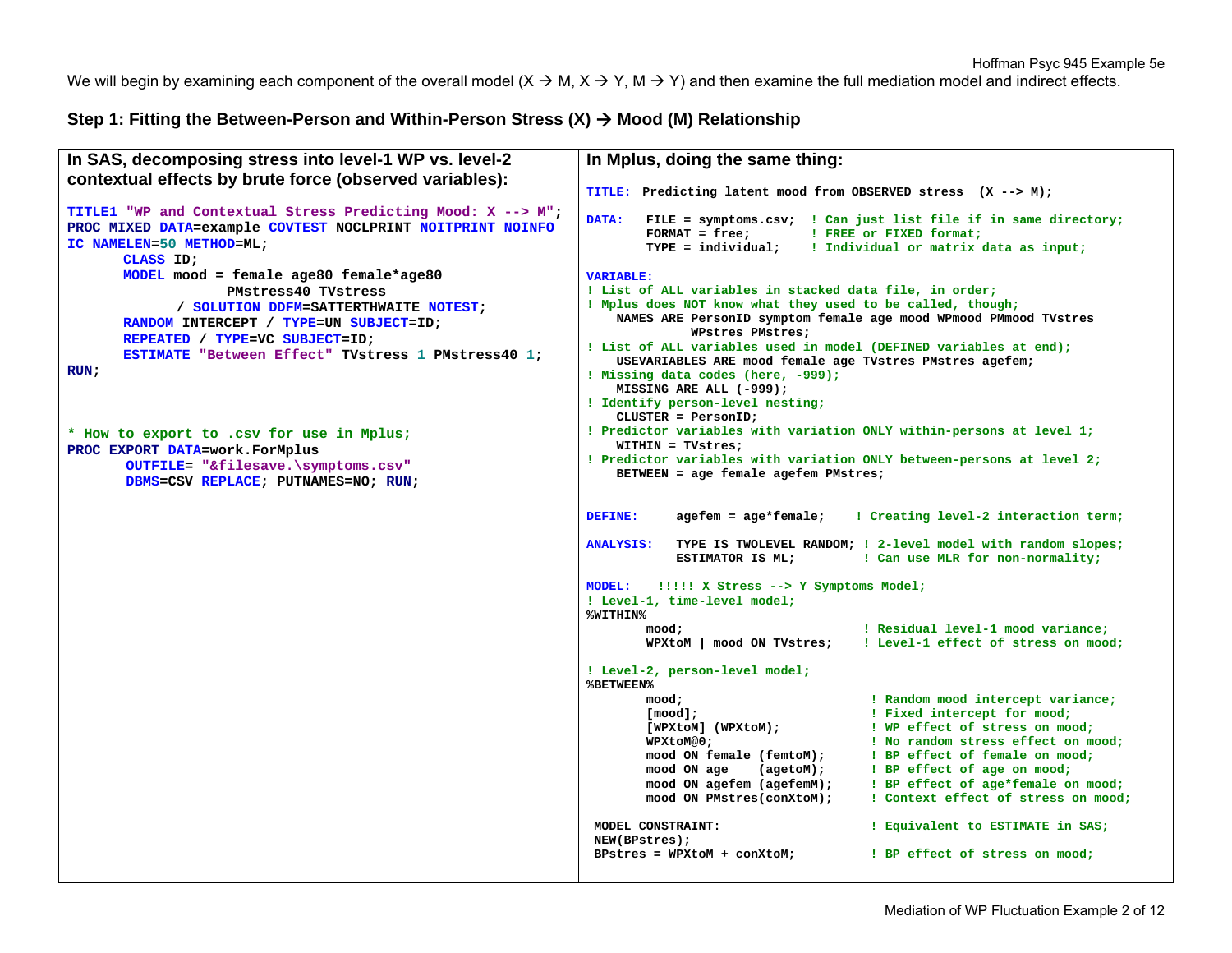| Covariance Parameter Estimates<br>THE MODEL ESTIMATION TERMINATED NORMALLY<br>Z<br>Standard<br>Pr > Z<br>Cov Parm<br>Error<br>Value<br>Subject<br>Estimate<br>MODEL FIT INFORMATION<br>ID<br>0.008296<br>4.82<br>< .0001<br>UN(1,1)<br>0.04001<br>ID<br>Residual<br>0.08899<br>0.006282<br>14.17<br>< .0001<br>8<br>Number of Free Parameters<br>Loglikelihood<br>Information Criteria<br>H0 Value<br>$-167.143$ |
|------------------------------------------------------------------------------------------------------------------------------------------------------------------------------------------------------------------------------------------------------------------------------------------------------------------------------------------------------------------------------------------------------------------|
|                                                                                                                                                                                                                                                                                                                                                                                                                  |
|                                                                                                                                                                                                                                                                                                                                                                                                                  |
|                                                                                                                                                                                                                                                                                                                                                                                                                  |
|                                                                                                                                                                                                                                                                                                                                                                                                                  |
|                                                                                                                                                                                                                                                                                                                                                                                                                  |
|                                                                                                                                                                                                                                                                                                                                                                                                                  |
| HQIC<br><b>BIC</b><br>CAIC<br>Neg2LogLike<br><b>AIC</b><br>AICC<br>Parms                                                                                                                                                                                                                                                                                                                                         |
| 358.9<br>371.5<br>379.5<br>334.3<br>8<br>350.3<br>350.6                                                                                                                                                                                                                                                                                                                                                          |
| Information Criteria<br>Akaike (AIC)<br>350.287                                                                                                                                                                                                                                                                                                                                                                  |
| Bayesian (BIC)<br>384.146                                                                                                                                                                                                                                                                                                                                                                                        |
| Solution for Fixed Effects<br>Sample-Size Adjusted BIC<br>358.753                                                                                                                                                                                                                                                                                                                                                |
| Standard<br>$(n* = (n + 2) / 24)$                                                                                                                                                                                                                                                                                                                                                                                |
| Effect<br>DF<br>t Value<br>Estimate<br>Error<br>Pr >  t                                                                                                                                                                                                                                                                                                                                                          |
| MODEL RESULTS                                                                                                                                                                                                                                                                                                                                                                                                    |
| Two-Tailed<br>Intercept<br>1.1174<br>0.04928<br>128<br>22.68<br>< .0001                                                                                                                                                                                                                                                                                                                                          |
| Estimate<br>P-Value<br>$S.E.$ Est./ $S.E.$<br>female<br>0.01118<br>0.05435<br>105<br>0.21<br>0.8374<br>Within Level                                                                                                                                                                                                                                                                                              |
| age80<br>0.01288<br>0.008360<br>110<br>1.54<br>0.1262                                                                                                                                                                                                                                                                                                                                                            |
| female*age80<br>$-0.55$<br>$-0.00525$<br>0.009473<br>108<br>0.5803<br>Residual Variances                                                                                                                                                                                                                                                                                                                         |
| 0.089<br>14.164<br>0.000<br>MOOD<br>0.006<br>PMstress40<br>0.1244<br>0.07928<br>161<br>1.57<br>0.1187                                                                                                                                                                                                                                                                                                            |
| <b>TVstress</b><br>0.1613<br>0.03612<br>403<br>4.47<br>< .0001                                                                                                                                                                                                                                                                                                                                                   |
| Between Level                                                                                                                                                                                                                                                                                                                                                                                                    |
| Estimates<br>ON<br>MOOD                                                                                                                                                                                                                                                                                                                                                                                          |
| 0.011<br>0.054<br>0.206<br>0.837<br>FEMALE<br>Standard                                                                                                                                                                                                                                                                                                                                                           |
| 0.013<br>1.542<br>0.123<br>0.008<br>AGE<br>Estimate<br>DF<br>t Value<br>Label<br>Error<br>Pr >  t                                                                                                                                                                                                                                                                                                                |
| $-0.555$<br>$-0.005$<br>0.009<br>0.579<br>AGEFEM<br>1.568                                                                                                                                                                                                                                                                                                                                                        |
| 0.124<br>0.079<br>0.117<br>PMSTRES<br>Between Effect<br>< .0001<br>0.2857<br>0.07050<br>102<br>4.05                                                                                                                                                                                                                                                                                                              |
| Means                                                                                                                                                                                                                                                                                                                                                                                                            |
| 0.000<br>0.161<br>0.036<br>4.464<br>WPXTOM                                                                                                                                                                                                                                                                                                                                                                       |
|                                                                                                                                                                                                                                                                                                                                                                                                                  |
| Intercepts<br>22.689<br>0.000                                                                                                                                                                                                                                                                                                                                                                                    |
| 1.117<br>MOOD<br>0.049                                                                                                                                                                                                                                                                                                                                                                                           |
| Variances                                                                                                                                                                                                                                                                                                                                                                                                        |
| 0.000<br>0.000<br>999.000<br>999.000<br>WPXTOM                                                                                                                                                                                                                                                                                                                                                                   |
|                                                                                                                                                                                                                                                                                                                                                                                                                  |
| Residual Variances                                                                                                                                                                                                                                                                                                                                                                                               |
| 0.040<br>0.008<br>4.814<br>0.000<br>MOOD                                                                                                                                                                                                                                                                                                                                                                         |
| New/Additional Parameters                                                                                                                                                                                                                                                                                                                                                                                        |
| 0.070<br>4.054<br>0.000<br><b>BPSTRES</b><br>0.286                                                                                                                                                                                                                                                                                                                                                               |
|                                                                                                                                                                                                                                                                                                                                                                                                                  |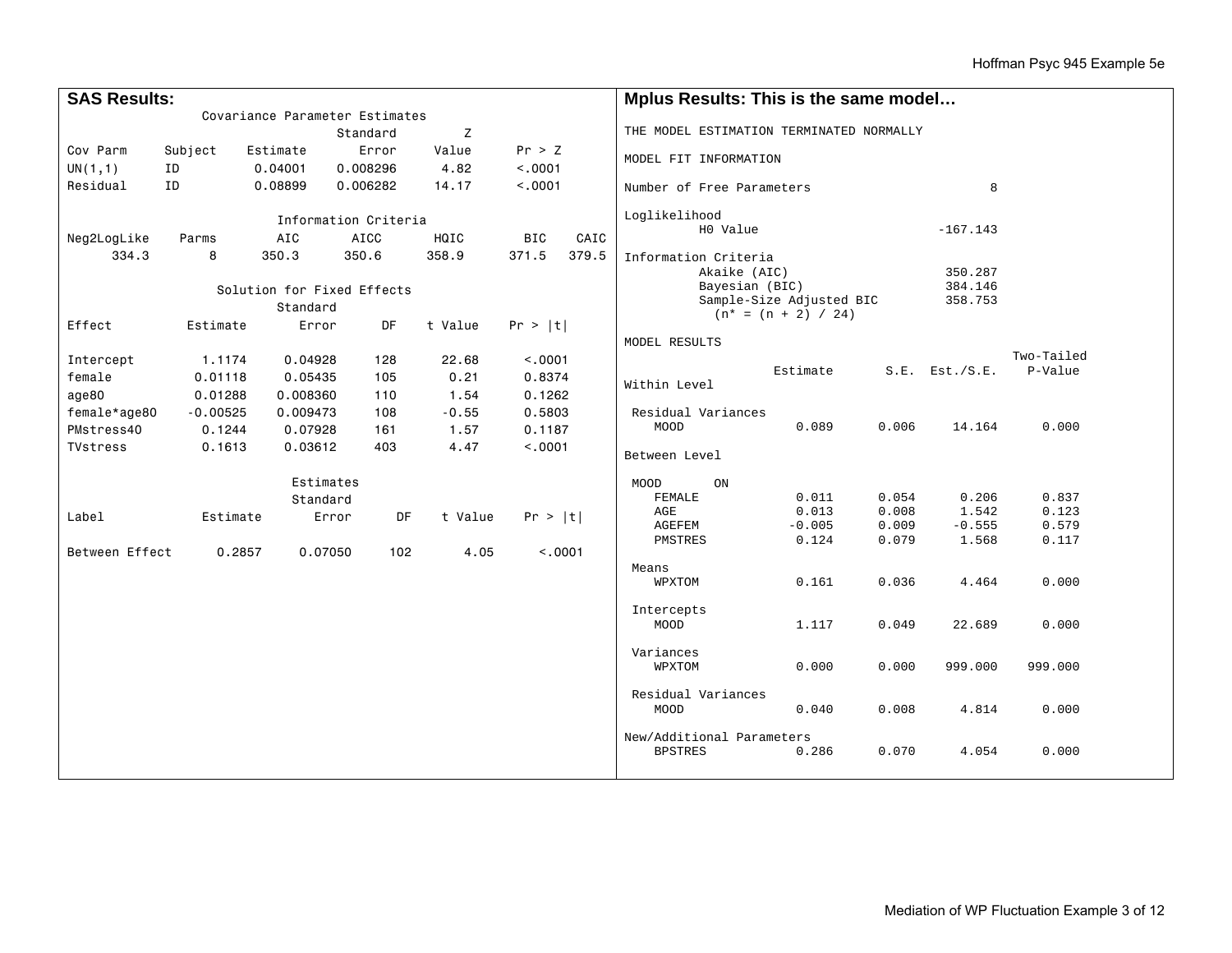## **Step 2: Fitting the Between-Person and Within-Person Stress (X) Symptoms (Y) Relationship**

```
In SAS, decomposing stress into level-1 WP vs. level-2 
contextual effects by brute force (observed variables): 
TITLE1 "WP and Contextual Stress Predicting Symptoms: 
         X --> Y"; 
PROC MIXED DATA=example COVTEST NOCLPRINT NOITPRINT NOINFO
IC NAMELEN=50 METHOD=ML; 
       CLASS ID; 
       MODEL symptom5 = female age80 female*age80 
                          PMstress40 TVstress  / SOLUTION DDFM=SATTERTHWAITE NOTEST; 
       RANDOM INTERCEPT / TYPE=UN SUBJECT=ID; 
       REPEATED / TYPE=VC SUBJECT=ID; 
       ESTIMATE "Between Effect" TVstress 1 PMstress40 1; 
RUN;
                                                                In Mplus, doing the same thing: 
                                                                TITLE: Predicting latent symptoms from OBSERVED stress (so X --> Y); 
                                                                DATA: FILE = symptoms.csv; ! Can just list file if in same directory;
                                                                         FORMAT = free; ! FREE or FIXED format;
                                                                         TYPE = individual; ! Individual or matrix data as input;
                                                                VARIABLE: ! List of ALL variables in stacked data file, in order; 
                                                                ! Mplus does NOT know what they used to be called, though; 
                                                                     NAMES ARE PersonID symptom female age mood WPmood PMmood TVstres 
                                                                              WPstres PMstres; 
                                                                ! List of ALL variables used in model (DEFINED variables at end); 
                                                                     USEVARIABLES ARE symptom female age TVstres PMstres agefem; 
                                                                ! Missing data codes (here, -999); 
                                                                     MISSING ARE ALL (-999); 
                                                                ! Identify person-level nesting; 
                                                                     CLUSTER = PersonID; 
                                                                ! Predictor variables with variation ONLY within-persons at level 1; 
                                                                     WITHIN = TVstres; 
                                                                ! Predictor variables with variation ONLY between-persons at level 2; 
                                                                     BETWEEN = age female agefem PMstres; 
                                                                DEFINE: agefem = age*female; ! Creating level-2 interaction; 
                                                                ANALYSIS: TYPE IS TWOLEVEL RANDOM; ! 2-level model with random slopes;
                                                                            ESTIMATOR IS ML; ! Can use MLR for non-normality; 
                                                                MODEL: !!!!! X Stress --> Y Symptoms Model; 
                                                                ! Level-1, time-level model; 
                                                                %WITHIN%  symptom; ! Residual level-1 symptoms variance;
                                                                   WPXtoY | symptom ON TVstres; ! Level-1 effect of stress on symptoms;
                                                                ! Level-2, person-level model; 
                                                                %BETWEEN%  symptom; ! Random symptoms intercept variance; 
                                                                   [symptom]; ! Fixed intercept for symptoms; 
                                                                   [WPXtoY] (WPXtoY); ! WP effect of stress on symptoms;
                                                                   WPXtoY@0; ! No random stress effect on symptoms; 
                                                                   symptom ON female (femtoY); ! BP effect of female on symptoms;
                                                                   symptom ON age (agetoY); ! BP effect of age on symptoms; 
                                                                   symptom ON agefem (agefemY); ! BP effect of age*female on symptoms; 
                                                                   symptom ON PMstres (conXtoY); ! Context effect of stress on symptoms; 
                                                                  MODEL CONSTRAINT: ! Equivalent to ESTIMATE in SAS; 
                                                                  NEW(BPstres); 
                                                                  BPstres = WPXtoY + conXtoY; ! BP effect of stress on symptoms;
```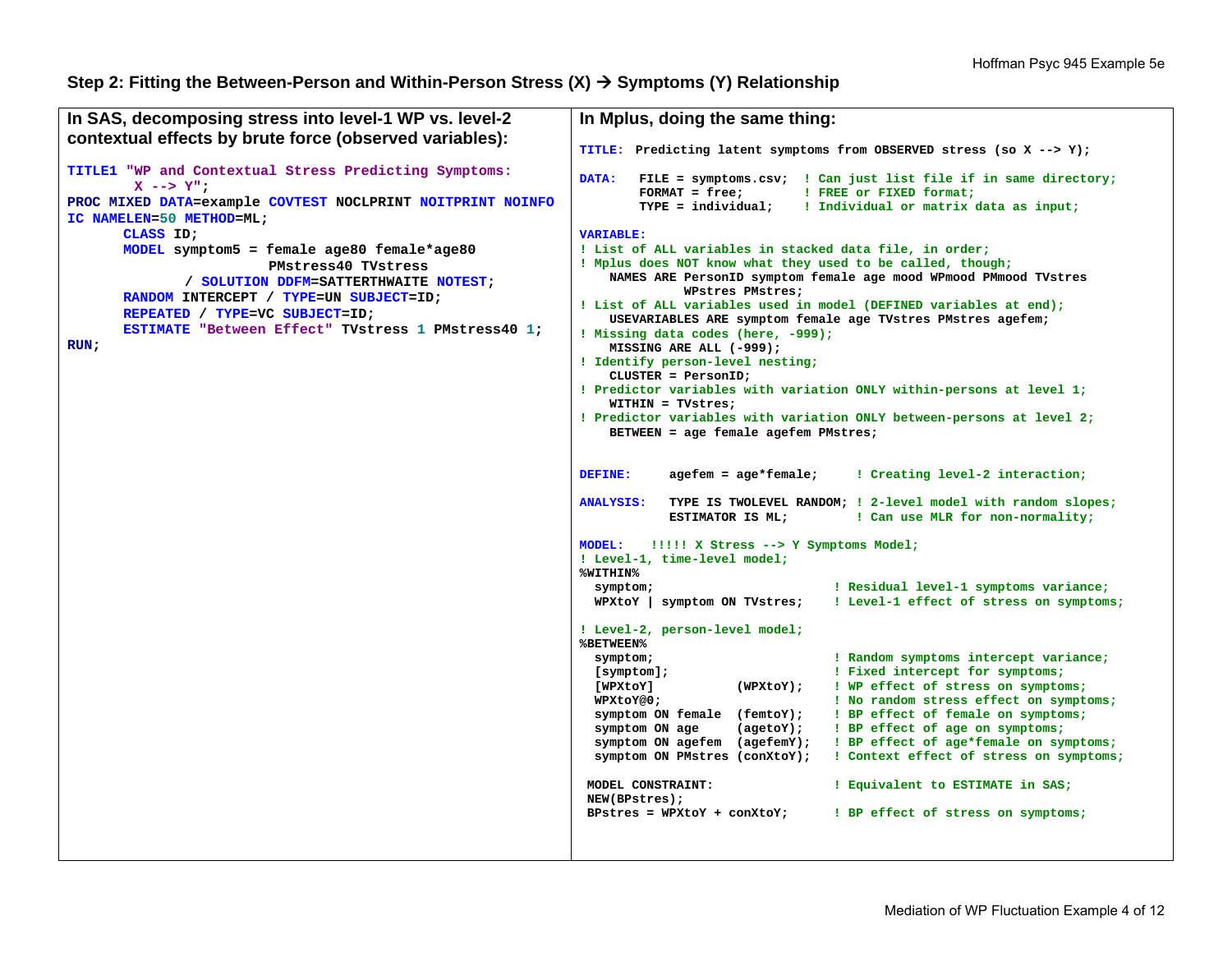| <b>SAS Results:</b> |               |                                |                      |               | Mplus Results: This is the same model |                                          |                          |                |                      |                |  |
|---------------------|---------------|--------------------------------|----------------------|---------------|---------------------------------------|------------------------------------------|--------------------------|----------------|----------------------|----------------|--|
|                     |               | Covariance Parameter Estimates |                      |               |                                       | THE MODEL ESTIMATION TERMINATED NORMALLY |                          |                |                      |                |  |
|                     | Z<br>Standard |                                |                      |               |                                       | MODEL FIT INFORMATION                    |                          |                |                      |                |  |
| Cov Parm            | Subject       | Estimate                       | Error                | Value         | Pr > Z                                |                                          |                          |                |                      |                |  |
| UN(1,1)<br>Residual | ID<br>ID      | 0.8376<br>0.6134               | 0.1344<br>0.04322    | 6.23<br>14.19 | < .0001<br>< .0001                    | Number of Free Parameters<br>8           |                          |                |                      |                |  |
|                     |               |                                |                      |               |                                       | Loglikelihood                            |                          |                |                      |                |  |
|                     |               |                                | Information Criteria |               |                                       | H0 Value                                 |                          |                | $-704.243$           |                |  |
|                     |               |                                |                      |               | Information Criteria                  |                                          |                          |                |                      |                |  |
| Neg2LogLike         | Parms         | AIC                            | AICC                 | HQIC          | BIC<br>CAIC                           | Akaike (AIC)<br>Bayesian (BIC)           |                          |                | 1424.486<br>1458.346 |                |  |
| 1408.5              | 8             | 1424.5                         | 1424.8               | 1433.1        | 1445.7 1453.7                         |                                          | Sample-Size Adjusted BIC |                | 1432.953             |                |  |
|                     |               | Solution for Fixed Effects     |                      |               |                                       |                                          | $(n* = (n + 2) / 24)$    |                |                      |                |  |
|                     |               | Standard                       |                      |               |                                       |                                          |                          |                |                      |                |  |
| Effect              | Estimate      | Error                          | DF                   | t Value       | Pr >  t                               | MODEL RESULTS                            |                          |                |                      |                |  |
| Intercept           | 1.5828        | 0.1936                         | 115                  | 8.18          | < .0001                               |                                          |                          |                |                      | Two-Tailed     |  |
| female              | $-0.5149$     | 0.2198                         | 105                  | $-2.34$       | 0.0210                                |                                          | Estimate                 |                | $S.E.$ Est./ $S.E.$  | P-Value        |  |
| age80               | 0.09720       | 0.03353                        | 108                  | 2.90          | 0.0045                                | Within Level                             |                          |                |                      |                |  |
| female*age80        | $-0.1069$     | 0.03811                        | 107                  | $-2.81$       | 0.0060                                | Residual Variances                       |                          |                |                      |                |  |
| PMstress40          | 1.3367        | 0.3019                         | 127                  | 4.43          | < .0001                               | SYMPTOM                                  | 0.613                    | 0.043          | 14.192               | 0.000          |  |
| <b>TVstress</b>     | 0.1100        | 0.09487                        | 403                  | 1.16          | 0.2469                                | Between Level                            |                          |                |                      |                |  |
|                     |               | Estimates                      |                      |               |                                       | SYMPTOM<br>ON                            |                          |                |                      |                |  |
|                     |               | Standard                       |                      |               |                                       | FEMALE<br>AGE                            | $-0.515$                 | 0.220<br>0.034 | $-2.342$<br>2.898    | 0.019<br>0.004 |  |
| Label               | Estimate      |                                | Error<br><b>DF</b>   | t Value       | Pr >  t                               | AGEFEM                                   | 0.097<br>$-0.107$        | 0.038          | $-2.805$             | 0.005          |  |
| Between Effect      | 1.4468        | 0.2865                         | 104                  | 5.05          | < .0001                               | PMSTRES                                  | 1.337                    | 0.302          | 4.428                | 0.000          |  |
|                     |               |                                |                      |               |                                       | Means                                    |                          |                |                      |                |  |
|                     |               |                                |                      |               |                                       | WPXTOY                                   | 0.110                    | 0.095          | 1.160                | 0.246          |  |
|                     |               |                                |                      |               |                                       | Intercepts                               |                          |                |                      |                |  |
|                     |               |                                |                      |               |                                       | SYMPTOM                                  | 1.583                    | 0.194          | 8.176                | 0.000          |  |
|                     |               |                                |                      |               |                                       | Variances                                |                          |                |                      |                |  |
|                     |               |                                |                      |               |                                       | WPXTOY                                   | 0.000                    | 0.000          | 999.000              | 999.000        |  |
|                     |               |                                |                      |               |                                       | Residual Variances                       |                          |                |                      |                |  |
|                     |               |                                |                      |               |                                       | SYMPTOM                                  | 0.838                    | 0.134          | 6.233                | 0.000          |  |
|                     |               |                                |                      |               |                                       | New/Additional Parameters                |                          |                |                      |                |  |
|                     |               |                                |                      |               |                                       | <b>BPSTRES</b>                           | 1.447                    | 0.286          | 5.050                | 0.000          |  |
|                     |               |                                |                      |               |                                       |                                          |                          |                |                      |                |  |
|                     |               |                                |                      |               |                                       |                                          |                          |                |                      |                |  |
|                     |               |                                |                      |               |                                       |                                          |                          |                |                      |                |  |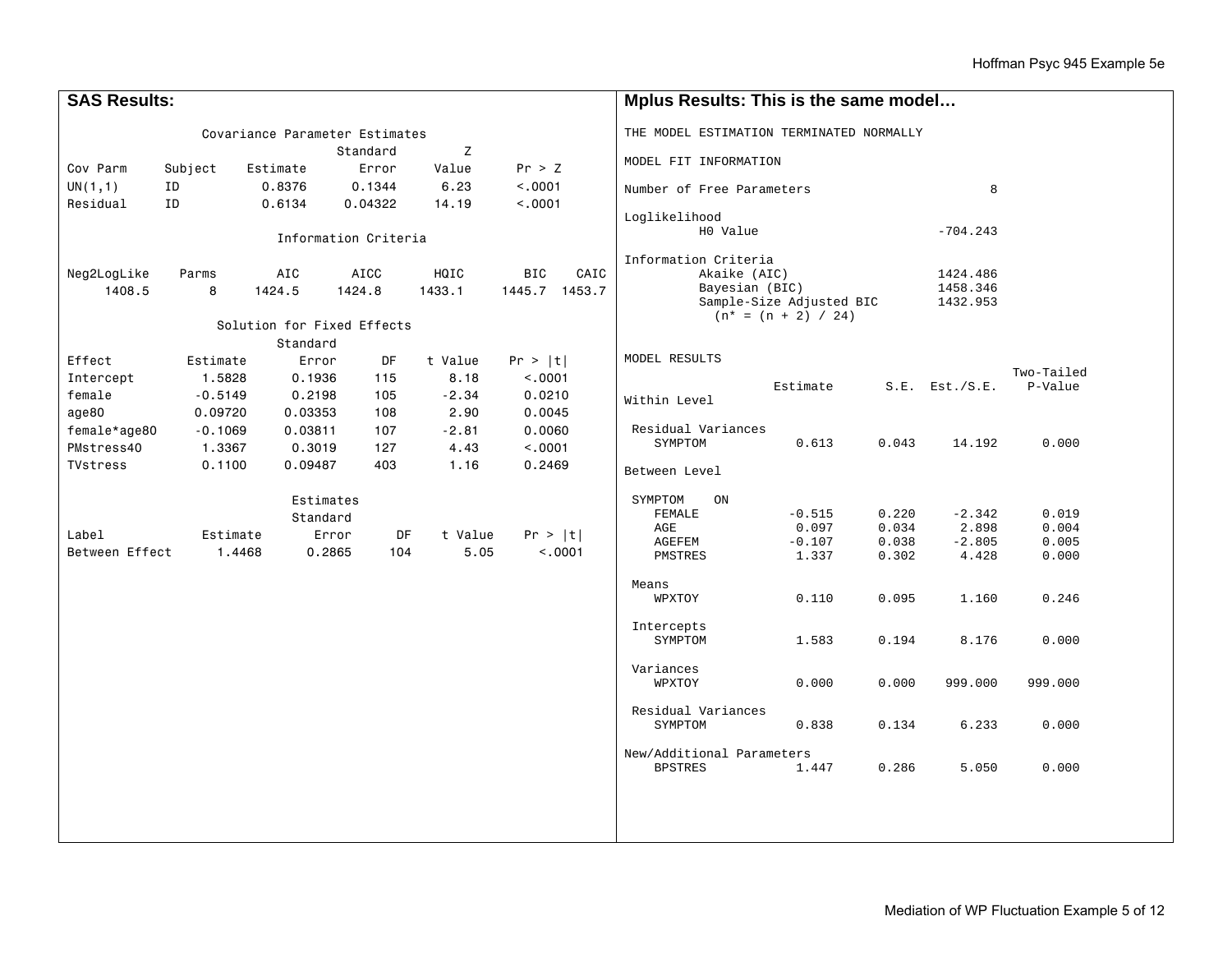#### **Step 3: Fitting the Between-Person and Within-Person Mood (M) Symptoms (Y) Relationship**

```
In SAS, decomposing mood into level-1 WP vs. level-2 
contextual effects by brute force (observed variables): 
TITLE1 "TV and Contextual Mood Predicting Symptoms: 
         M --> Y"; 
PROC MIXED DATA=example COVTEST NOCLPRINT NOITPRINT NOINFO
IC NAMELEN=50 METHOD=ML; 
       CLASS ID; 
      MODEL symptom5 = female age80 female*age80 
                          PMmood2 TVmood2  / SOLUTION DDFM=SATTERTHWAITE NOTEST; 
       RANDOM INTERCEPT / TYPE=UN SUBJECT=ID; 
       REPEATED / TYPE=VC SUBJECT=ID; 
       ESTIMATE "Between Effect" TVmood2 1 PMmood2 1; 
RUN;
                                                               In Mplus, decomposing mood into WP vs. Contextual in the MODEL: 
                                                               TITLE: Predicting latent symptoms from latent mood (so M --> Y); 
                                                               DATA: FILE = symptoms.csv; ! Can just list file if in same directory; 
                                                                       FORMAT = free; ! FREE or FIXED format;
                                                                        TYPE = individual; ! Individual or matrix data as input;
                                                               VARIABLE: ! List of ALL variables in stacked data file, in order; 
                                                               ! Mplus does NOT know what they used to be called, though; 
                                                                    NAMES ARE PersonID symptom female age mood WPmood PMmood TVstres 
                                                                             WPstres PMstres; 
                                                               ! List of ALL variables used in model (DEFINED variables must go at end); 
                                                                    USEVARIABLES ARE symptom female age mood agefem; 
                                                               ! Missing data codes (here, -999); 
                                                                    MISSING ARE ALL (-999); 
                                                               ! Identify person-level nesting; 
                                                                    CLUSTER = PersonID; 
                                                               ! Predictor variables with variation ONLY within-persons at level 1; 
                                                                    WITHIN = ; 
                                                               ! Predictor variables with variation ONLY between-persons at level 2; 
                                                                    BETWEEN = age female agefem; 
                                                               DEFINE: agefem = age*female; ! Creating level-2 interaction; 
                                                               ANALYSIS: TYPE IS TWOLEVEL RANDOM; ! 2-level model with random slopes;
                                                                           ESTIMATOR IS ML; ! Can use MLR for non-normality;
                                                               MODEL: !!!!! X Stress --> Y Symptoms Model;
                                                               ! Level-1, time-level model; 
                                                               %WITHIN%  symptom; ! Residual level-1 symptoms variance; 
                                                                   mood; ! Residual level-1 mood variance;
                                                                   WPMtoY | symptom ON mood; ! Level-1 effect of mood on symptoms;
                                                               ! Level-2, person-level model; 
                                                               %BETWEEN%  symptom; ! Random symptoms intercept variance; 
                                                                   mood; ! Random mood intercept variance;
                                                                   [symptom]; ! Fixed intercept for symptoms;
                                                                   [mood]; ! Fixed intercept for mood; 
                                                                   [WPMtoY] (WPMtoY); ! WP effect of mood on symptoms; 
                                                                   WPMtoY@0; ! No random effect of mood on symptoms;
                                                                   symptom ON female (femtoY); ! BP effect of female on symptoms; 
                                                                   symptom ON age (agetoY); ! BP effect of age on symptoms;
                                                                   symptom ON agefem (agefemY); ! BP effect of age*female on symptoms; 
                                                                   symptom ON mood (conMtoY); ! Context effect of mood on symptoms; 
                                                               MODEL CONSTRAINT: ! Equivalent to ESTIMATE in SAS; 
                                                               NEW(BPmood); 
                                                               BPmood = WPMtoY + conMtoY; ! BP effect of mood on symptoms
```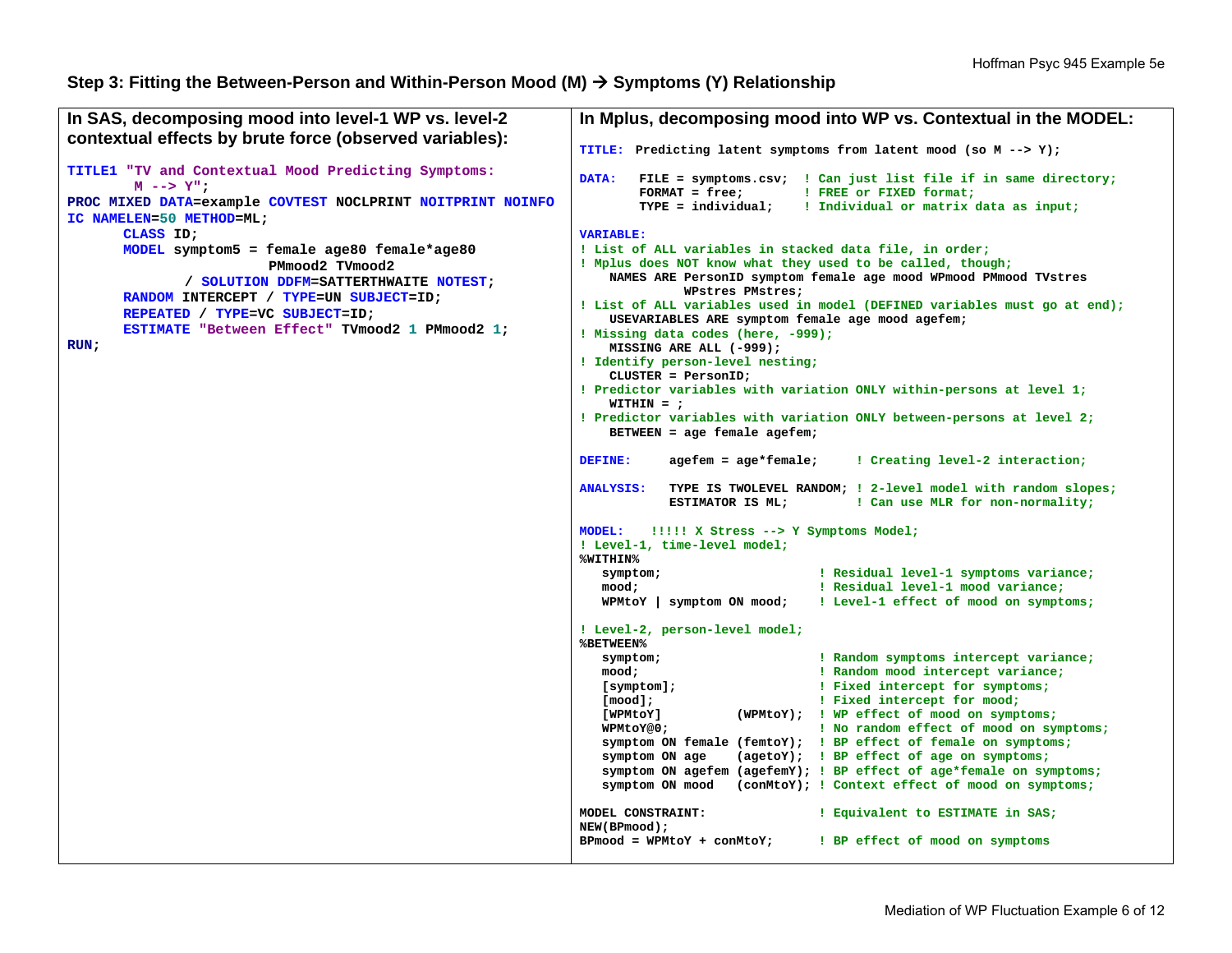| <b>SAS Results:</b> |                                                             |          |                                |          |         |                    | Mplus Results: Although this is the same idea, this is NOT the |                                                                  |       |                                                     |                                                                |  |  |
|---------------------|-------------------------------------------------------------|----------|--------------------------------|----------|---------|--------------------|----------------------------------------------------------------|------------------------------------------------------------------|-------|-----------------------------------------------------|----------------------------------------------------------------|--|--|
|                     |                                                             |          | Covariance Parameter Estimates |          |         |                    |                                                                |                                                                  |       |                                                     | same model, because mood is being treated like another DV (and |  |  |
|                     |                                                             |          |                                | Standard | Z       |                    |                                                                |                                                                  |       |                                                     |                                                                |  |  |
| Cov Parm            | Subject                                                     |          | Estimate                       | Error    | Value   | Pr > Z             | so its mean and two variances are model parameters). This is   |                                                                  |       |                                                     |                                                                |  |  |
| UN(1,1)             | ID                                                          |          | 0.8166                         | 0.1314   | 6.21    | < .0001            |                                                                | advantageous in the event of missing data and because the level- |       |                                                     |                                                                |  |  |
| Residual            | ID                                                          |          | 0.6127                         | 0.04317  | 14.19   | < .0001            |                                                                |                                                                  |       | 2 effects have been corrected for WP unreliability. |                                                                |  |  |
|                     |                                                             |          |                                |          |         |                    |                                                                |                                                                  |       |                                                     |                                                                |  |  |
|                     |                                                             |          |                                |          |         |                    | THE MODEL ESTIMATION TERMINATED NORMALLY                       |                                                                  |       |                                                     |                                                                |  |  |
| Neg2LogLike         | Information Criteria<br><b>AICC</b><br>HQIC<br>Parms<br>AIC |          |                                |          |         | <b>BIC</b><br>CAIC | MODEL FIT INFORMATION                                          |                                                                  |       |                                                     |                                                                |  |  |
| 1405.7              | 8                                                           |          | 1421.7                         | 1422.0   | 1430.3  | 1443.0 1451.0      | Number of Free Parameters                                      |                                                                  |       | 11                                                  |                                                                |  |  |
|                     |                                                             |          |                                |          |         |                    |                                                                |                                                                  |       |                                                     |                                                                |  |  |
|                     |                                                             |          | Solution for Fixed Effects     |          |         |                    | Loglikelihood                                                  |                                                                  |       |                                                     |                                                                |  |  |
|                     |                                                             |          |                                |          |         |                    | H0 Value                                                       |                                                                  |       | $-890.817$                                          |                                                                |  |  |
|                     |                                                             |          | Standard                       |          |         |                    | Information Criteria                                           |                                                                  |       |                                                     |                                                                |  |  |
| Effect              | Estimate                                                    |          | Error                          | DF       | t Value | Pr >  t            | Akaike (AIC)                                                   |                                                                  |       | 1803.635                                            |                                                                |  |  |
| Intercept           | 3.2639                                                      |          | 0.3460                         | 106      | 9.43    | < .0001            | Bayesian (BIC)                                                 |                                                                  |       | 1850.192                                            |                                                                |  |  |
| female              | $-0.5151$                                                   |          | 0.2174                         | 105      | $-2.37$ | 0.0197             |                                                                | Sample-Size Adjusted BIC                                         |       | 1815.276                                            |                                                                |  |  |
| age80               | 0.06690                                                     |          | 0.03374                        | 108      | 1.98    | 0.0499             |                                                                | $(n* = (n + 2) / 24)$                                            |       |                                                     |                                                                |  |  |
| female*age80        | $-0.09177$                                                  |          | 0.03785                        | 107      | $-2.42$ | 0.0170             | MODEL RESULTS                                                  |                                                                  |       |                                                     |                                                                |  |  |
| PMmood2             | 1.8124                                                      |          | 0.3910                         | 132      | 4.63    | < .0001            |                                                                |                                                                  |       |                                                     | Two-Tailed                                                     |  |  |
| TVmood2             | 0.1591                                                      |          | 0.1277                         | 404      | 1.25    | 0.2136             |                                                                | Estimate                                                         | S.E.  | Est./S.E.                                           | P-Value                                                        |  |  |
|                     |                                                             |          |                                |          |         |                    | Within Level                                                   |                                                                  |       |                                                     |                                                                |  |  |
|                     |                                                             |          | Estimates                      |          |         |                    | Variances                                                      |                                                                  |       |                                                     |                                                                |  |  |
|                     |                                                             |          | Standard                       |          |         |                    | <b>MOOD</b>                                                    | 0.093                                                            | 0.007 | 14.157                                              | 0.000                                                          |  |  |
| Label               |                                                             | Estimate | Error                          | DF       | t Value | Pr >  t            | Residual Variances                                             |                                                                  |       |                                                     |                                                                |  |  |
| Between Effect      |                                                             | 1.9715   | 0.3688                         | 105      | 5.35    | < .0001            | SYMPTOM                                                        | 0.613                                                            | 0.043 | 14.185                                              | 0.000                                                          |  |  |
|                     |                                                             |          |                                |          |         |                    |                                                                |                                                                  |       |                                                     |                                                                |  |  |
|                     |                                                             |          |                                |          |         |                    | Between Level                                                  |                                                                  |       |                                                     |                                                                |  |  |
|                     |                                                             |          |                                |          |         |                    | SYMPTOM<br>0N                                                  |                                                                  | 0.219 | $-2.445$                                            | 0.014                                                          |  |  |
|                     |                                                             |          |                                |          |         |                    | FEMALE<br>AGE                                                  | $-0.536$<br>0.074                                                | 0.034 | 2.167                                               | 0.030                                                          |  |  |
|                     |                                                             |          |                                |          |         |                    | AGEFEM                                                         | $-0.098$                                                         | 0.038 | $-2.569$                                            | 0.010                                                          |  |  |
|                     |                                                             |          |                                |          |         |                    | <b>MOOD</b>                                                    | 2.341                                                            | 0.558 | 4.199                                               | 0.000                                                          |  |  |
|                     |                                                             |          |                                |          |         |                    |                                                                |                                                                  |       |                                                     |                                                                |  |  |
|                     |                                                             |          |                                |          |         |                    | Means                                                          |                                                                  | 0.026 |                                                     | 0.000                                                          |  |  |
|                     |                                                             |          |                                |          |         |                    | <b>MOOD</b><br>WPMTOY                                          | 1.205<br>0.167                                                   | 0.128 | 46.159<br>1.303                                     | 0.193                                                          |  |  |
|                     |                                                             |          |                                |          |         |                    |                                                                |                                                                  |       |                                                     |                                                                |  |  |
|                     |                                                             |          |                                |          |         |                    | Intercepts                                                     |                                                                  |       |                                                     |                                                                |  |  |
|                     |                                                             |          |                                |          |         |                    | SYMPTOM                                                        | $-1.307$                                                         | 0.666 | $-1.964$                                            | 0.050                                                          |  |  |
|                     |                                                             |          |                                |          |         |                    |                                                                |                                                                  |       |                                                     |                                                                |  |  |
|                     |                                                             |          |                                |          |         |                    | Variances<br><b>MOOD</b>                                       | 0.052                                                            | 0.010 | 5.175                                               | 0.000                                                          |  |  |
|                     |                                                             |          |                                |          |         |                    | WPMTOY                                                         | 0.000                                                            | 0.000 | 999.000                                             | 999.000                                                        |  |  |
|                     |                                                             |          |                                |          |         |                    |                                                                |                                                                  |       |                                                     |                                                                |  |  |
|                     |                                                             |          |                                |          |         |                    | Residual Variances                                             |                                                                  |       |                                                     |                                                                |  |  |
|                     |                                                             |          |                                |          |         |                    | SYMPTOM                                                        | 0.754                                                            | 0.140 | 5.404                                               | 0.000                                                          |  |  |
|                     |                                                             |          |                                |          |         |                    | New/Additional Parameters                                      |                                                                  |       |                                                     |                                                                |  |  |
|                     |                                                             |          |                                |          |         |                    | <b>BPMOOD</b>                                                  | 2.508                                                            | 0.530 | 4.730                                               | 0.000                                                          |  |  |
|                     |                                                             |          |                                |          |         |                    |                                                                |                                                                  |       |                                                     |                                                                |  |  |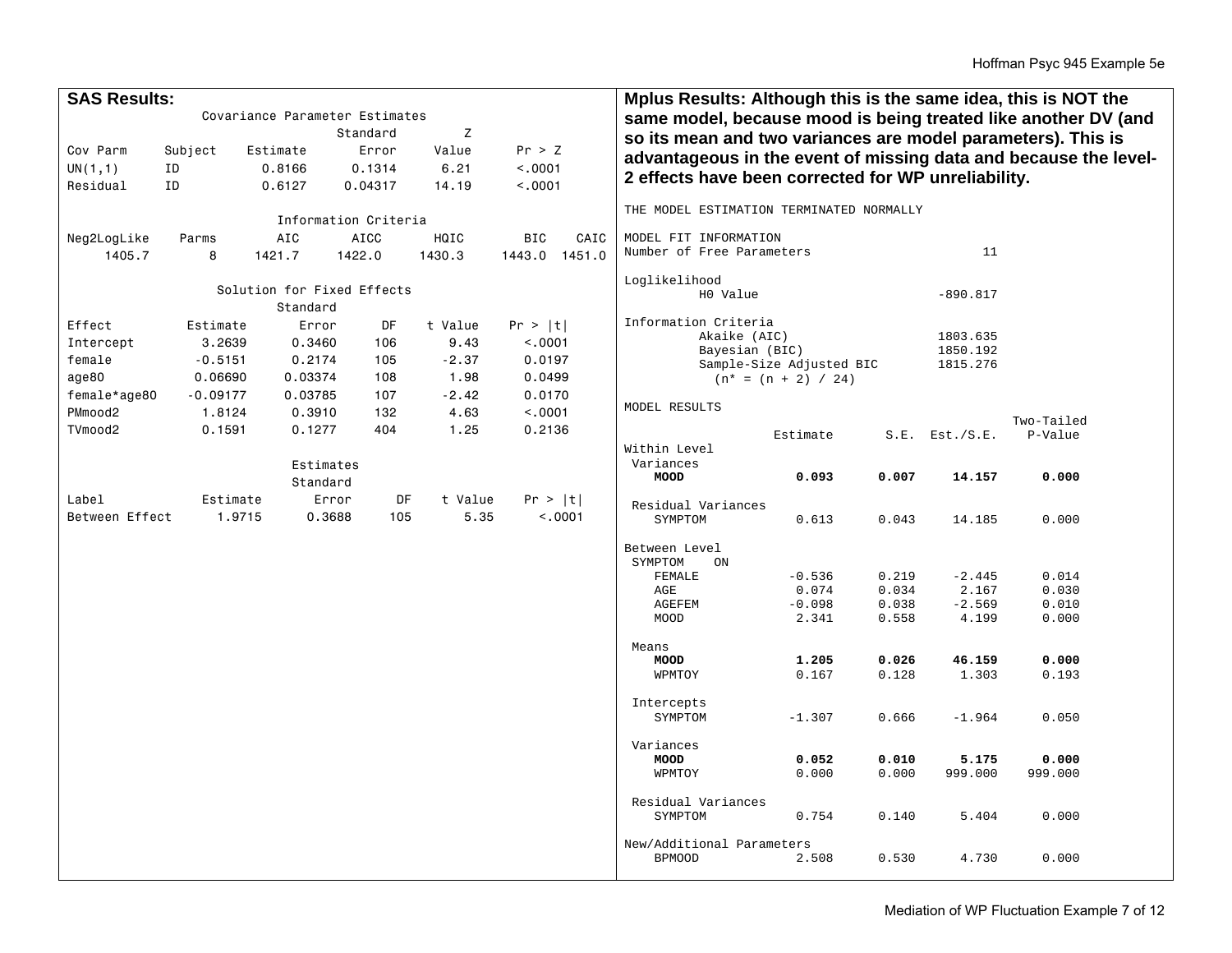Step 4: Fitting the Full Between-Person and Within-Person Stress (X) → Mood (M) → Symptoms (Y) Mediation Model

```
The full mediation model is not possible in SAS, but we can 
compare effects predicting symptoms (X, M \rightarrow Y).
In SAS, partitioning stress and mood into level-1 WP vs. level-2 
contextual effects by brute force (observed variables): 
TITLE1 "GMC Mood and GMC Stressors Predicting Symptoms: 
        X + M \rightarrow > Y";
PROC MIXED DATA=example COVTEST NOCLPRINT NOITPRINT NOINFO IC
NAMELEN=50 METHOD=ML; 
       CLASS ID; 
       MODEL symptom5 = female age80 female*age80 
                         PMmood2 TVmood2 PMstress40 TVstress  / SOLUTION DDFM=SATTERTHWAITE NOTEST; 
       RANDOM INTERCEPT / TYPE=UN SUBJECT=ID; 
       REPEATED / TYPE=VC SUBJECT=ID; 
ESTIMATE "Between Stress Effect" TVstress 1 PMstress40 1; 
ESTIMATE "Between Mood Effect" TVmood2 1 PMmood2 1; 
RUN; 
Mplus code, continued under %BETWEEN%: 
mood ON PMstres (conXtoM); ! Context effect of stress on mood;
symptom ON PMstres (conXtoY); ! Context effect of stress on symptoms; 
symptom ON mood (conMtoY); ! Context effect of mood on symptoms;
!!! Getting BP effects and indirect effects at each level; 
MODEL CONSTRAINT: NEW(BPXtoM BPXtoY BPMtoY WPind Conind BPind); 
! BP effects; 
  BPXtoM = WPXtoM + conXtoM; ! BP effect of stress on mood;
  BPXtoY = WPXtoY + conXtoY; ! BP effect of stress on symptoms;
  BPMtoY = WPMtoY + conMtoY; ! BP effect of mood on symptoms; 
! Indirect effects; 
  WPind = WPXtoM*WPMtoY; ! WP indirect effect;
  Conind = conXtoM*conMtoY; ! Context indirect effect; 
  BPind = BPXtoM*BPMtoY; ! BP indirect effect;
Note: MODEL INDIRECT is the usual way of obtaining indirect effects in 
Mplus, but is not available for multilevel models. So we are using MODEL 
CONSTRAINT to calculate the indirect effects ourselves to accomplish the 
same thing. Further, although one can get bootstrapped p-values and 
confidence intervals for single-level mediation models, they are not available 
for multilevel mediation models. That means the p-values from the indirect 
effects may be a little suspect, and other methods of assessing significance 
may be needed (see Kris Preacher's website for online tools to do so). 
                                                                     In Mplus, partitioning WP vs. contextual for stress by brute force, 
                                                                     but for mood within the MODEL: TITLE: Full mediation model of Stress --> Mood --> Symptoms; 
                                                                     DATA: FILE = symptoms.csv; ! Can just list file if in same directory;
                                                                             FORMAT = free; ! FREE or FIXED format;
                                                                             TYPE = individual; ! Individual or matrix data as input; 
                                                                     VARIABLE: ! List of ALL variables in stacked data file, in order; 
                                                                     ! Mplus does NOT know what they used to be called, though; 
                                                                          NAMES ARE PersonID symptom female age mood WPmood PMmood TVstres 
                                                                                   WPstres PMstres; 
                                                                     ! List of ALL variables used in model (DEFINED variables at end); 
                                                                          USEVARIABLES ARE symptom female age mood TVstres PMstres agefem; 
                                                                     ! Missing data codes (here, -999); 
                                                                         MISSING ARE ALL (-999); 
                                                                     ! Identify person-level nesting; 
                                                                         CLUSTER = PersonID; 
                                                                     ! Predictor variables with variation ONLY within-persons at level 1; 
                                                                         WITHIN = TVstres; 
                                                                     ! Predictor variables with variation ONLY between-persons at level 2; 
                                                                         BETWEEN = age female agefem PMstres; 
                                                                     DEFINE: agefem = age*female; ! Creating level-2 interaction;
                                                                     ANALYSIS: TYPE IS TWOLEVEL RANDOM; ! 2-level model with random slopes; 
                                                                                 ESTIMATOR IS ML; ! Can use MLR for non-normality; 
                                                                     MODEL: !!!!! Stress --> Mood --> Symptoms Mediation Model;
                                                                     ! Level-1, time-level model; 
                                                                     %WITHIN%  mood; ! Residual level-1 mood variance; 
                                                                         symptom; ! Residual level-1 symptoms variance; 
                                                                        WPXtoM | mood on TVstres; ! Level-1 effect of stress on mood;
                                                                        WPXtoY | symptom ON TVstres; ! Level-1 effect of stress on symptoms;
                                                                         WPMtoY | symptom ON mood; ! Level-1 effect of mood on symptoms;
                                                                     ! Level-2, person-level model; 
                                                                     %BETWEEN%  mood; ! Random mood intercept variance; 
                                                                         symptom; ! Random symptoms intercept variance;
                                                                         [mood]; ! Fixed intercept for mood;
                                                                         [symptom]; ! Fixed intercept for symptoms;
                                                                         [WPXtoM] (WPXtoM); ! WP effect of stress on mood;
                                                                         WPXtoM@0; ! No random effect of stress on mood; 
                                                                         [WPXtoY] (WPXtoY); ! WP effect of stress on symptoms;
                                                                         WPXtoY@0; ! No random stress effect on symptoms; 
                                                                         [WPMtoY] (WPMtoY); ! WP effect of mood on symptoms;
                                                                         WPMtoY@0; ! No random effect of mood on symptoms; 
                                                                         mood ON female (femtoM); ! BP effect of female on mood; 
                                                                         mood ON age (agetoM); ! BP effect of age on mood; 
                                                                         mood ON agefem (agefemM); ! BP effect of age*female on mood;
                                                                         symptom ON female (femtoY); ! BP effect of female on symptoms;
                                                                         symptom ON age (agetoY); ! BP effect of age on symptoms; 
                                                                         symptom ON agefem (agefemY); ! BP effect of age*female on symptoms;
```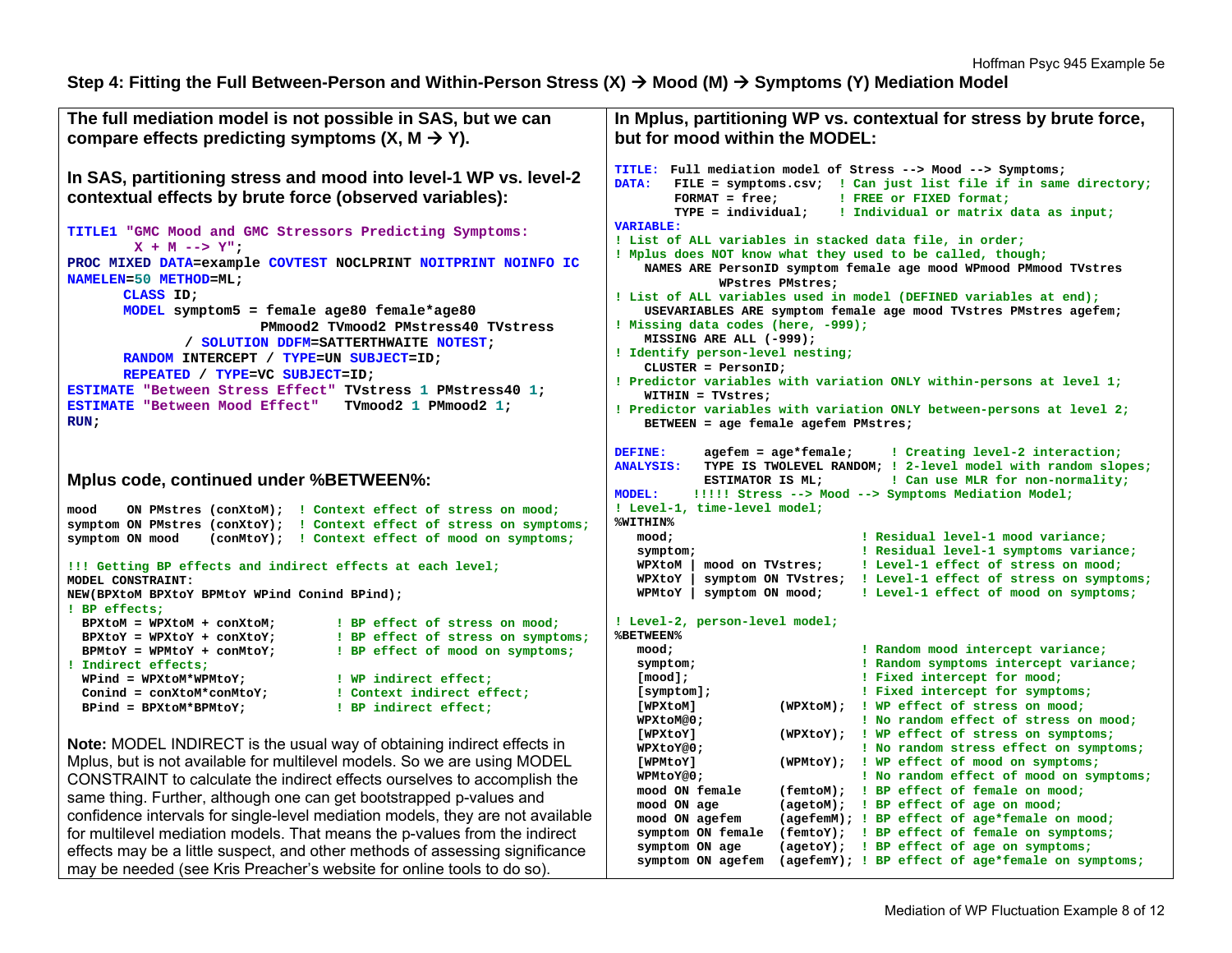| SAS Results: This is just $X + M \rightarrow Y$ |               |                                |                      |         |                                                          | Mplus Results: This is a fuller model of $X \rightarrow M \rightarrow Y$ |                                |                           |                |                |                |
|-------------------------------------------------|---------------|--------------------------------|----------------------|---------|----------------------------------------------------------|--------------------------------------------------------------------------|--------------------------------|---------------------------|----------------|----------------|----------------|
|                                                 |               |                                |                      |         | THE MODEL ESTIMATION TERMINATED NORMALLY                 |                                                                          |                                |                           |                |                |                |
|                                                 |               | Covariance Parameter Estimates |                      |         | MODEL FIT INFORMATION<br>18<br>Number of Free Parameters |                                                                          |                                |                           |                |                |                |
|                                                 | Z<br>Standard |                                |                      |         |                                                          |                                                                          | Loglikelihood                  |                           |                |                |                |
| Cov Parm                                        | Subject       | Estimate                       | Error                | Value   | Pr > Z                                                   |                                                                          |                                | H0 Value                  |                | $-864.265$     |                |
| UN(1,1)                                         | ID            | 0.7138                         | 0.1172               | 6.09    | < .0001                                                  |                                                                          | Information Criteria           |                           |                |                |                |
| Residual                                        | ID            | 0.6116                         | 0.04310              | 14.19   | < .0001                                                  |                                                                          |                                | Akaike (AIC)              |                | 1764.530       |                |
|                                                 |               |                                |                      |         |                                                          | Bayesian (BIC)                                                           |                                | 1840.714                  |                |                |                |
|                                                 |               |                                | Information Criteria |         |                                                          |                                                                          |                                | Sample-Size Adjusted BIC  |                | 1783.580       |                |
| Neg2LogLike                                     | HQIC          | BIC                            | CAIC                 |         | $(n* = (n + 2) / 24)$                                    |                                                                          |                                |                           |                |                |                |
| 1392.8                                          | Parms         | AIC                            | <b>AICC</b>          |         |                                                          |                                                                          | MODEL RESULTS                  |                           |                |                | Two-Tailed     |
|                                                 | 10            | 1412.8                         | 1413.3               | 1423.6  | 1439.4 1449.4                                            |                                                                          |                                | Estimate                  | S.E.           | Est./S.E.      | P-Value        |
|                                                 |               |                                |                      |         |                                                          |                                                                          | Within Level                   |                           |                |                |                |
|                                                 |               | Solution for Fixed Effects     |                      |         |                                                          |                                                                          | Residual Variances             |                           |                |                |                |
|                                                 |               | Standard                       |                      |         |                                                          |                                                                          | SYMPTOM                        | 0.612                     | 0.043          | 14.184         | 0.000          |
| Effect                                          | Estimate      | Error                          | DF                   | t Value | Pr >  t                                                  |                                                                          | MOOD                           | 0.089                     | 0.006          | 14.146         | 0.000          |
| Intercept                                       | 2.7813        | 0.3520                         | 109                  | 7.90    | < .0001                                                  |                                                                          |                                |                           |                |                |                |
| female                                          | $-0.5094$     | 0.2053                         | 105                  | $-2.48$ | 0.0147                                                   |                                                                          | Between Level                  |                           |                |                |                |
| age80                                           | 0.07313       | 0.03194                        | 108                  | 2.29    | 0.0240                                                   |                                                                          | MOOD<br>FEMALE                 | ON<br>0.009               | 0.054          | 0.158          | 0.874          |
| female*age80                                    | $-0.09388$    | 0.03577                        | 107                  | $-2.62$ | 0.0099                                                   |                                                                          | AGE                            | 0.014                     | 0.008          | 1.628          | 0.104          |
| PMmood2                                         | 1.3435        | 0.3970                         | 133                  | 3.38    | 0.0009                                                   |                                                                          | <b>AGEFEM</b>                  | $-0.006$                  | 0.009          | $-0.633$       | 0.526          |
| TVmood2                                         | 0.1339        |                                |                      |         |                                                          |                                                                          | PMSTRES                        | 0.124                     | 0.079          | 1.564          | 0.118          |
|                                                 |               | 0.1305                         | 404                  | 1.03    | 0.3056                                                   |                                                                          | SYMPTOM                        | ON                        |                |                |                |
| PMstress40                                      | 0.9443        | 0.3032                         | 128                  | 3.11    | 0.0023                                                   |                                                                          | FEMALE                         | $-0.531$                  | 0.209          | $-2.540$       | 0.011          |
| <b>TVstress</b>                                 | 0.08555       | 0.09690                        | 403                  | 0.88    | 0.3779                                                   |                                                                          | AGE                            | 0.070                     | 0.033          | 2.113          | 0.035          |
|                                                 |               |                                |                      |         |                                                          |                                                                          | <b>AGEFEM</b>                  | $-0.095$                  | 0.037          | $-2.588$       | 0.010          |
|                                                 |               |                                | Estimates            |         |                                                          |                                                                          | PMSTRES<br>MOOD                | 1.092<br>1.853            | 0.304<br>0.606 | 3.591<br>3.059 | 0.000<br>0.002 |
|                                                 |               |                                | Standard             |         |                                                          |                                                                          | Means                          |                           |                |                |                |
| Label                                           |               | Estimate                       | Error                | DF      |                                                          | t Value $Pr >  t $                                                       | WPXTOM                         | 0.162                     | 0.036          | 4.486          | 0.000          |
| Between Stress Effect                           |               | 1.0298                         | 0.2875               | 104     | 3.58                                                     | 0.0005                                                                   | WPXTOY                         | 0.085                     | 0.097          | 0.872          | 0.383          |
| Between Mood Effect                             |               | 1.4774                         | 0.3743               | 105     | 3.95                                                     | 0.0001                                                                   | WPMTOY                         | 0.141                     | 0.131          | 1.078          | 0.281          |
|                                                 |               |                                |                      |         |                                                          |                                                                          | Intercepts                     |                           |                |                |                |
|                                                 |               |                                |                      |         |                                                          |                                                                          | SYMPTOM                        | $-0.650$                  | 0.672          | $-0.967$       | 0.334          |
|                                                 |               |                                |                      |         |                                                          |                                                                          | MOOD                           | 1.120                     | 0.049          | 22.769         | 0.000          |
|                                                 |               |                                |                      |         |                                                          |                                                                          | Variances<br>WPXTOM            | 0.000                     | 0.000          | 999.000        | 999.000        |
|                                                 |               |                                |                      |         |                                                          |                                                                          | WPXTOY                         | 0.000                     | 0.000          | 999.000        | 999.000        |
|                                                 |               |                                |                      |         |                                                          |                                                                          | WPMTOY                         | 0.000                     | 0.000          | 999.000        | 999.000        |
|                                                 |               |                                |                      |         |                                                          |                                                                          | Residual Variances             |                           |                |                |                |
|                                                 |               |                                |                      |         |                                                          |                                                                          | SYMPTOM                        | 0.679                     | 0.122          | 5.546          | 0.000          |
|                                                 |               |                                |                      |         |                                                          |                                                                          | MOOD                           | 0.040                     | 0.008          | 4.802          | 0.000          |
|                                                 |               |                                |                      |         |                                                          |                                                                          |                                |                           |                |                |                |
|                                                 |               |                                |                      |         |                                                          |                                                                          |                                | New/Additional Parameters |                | 4.066          | 0.000          |
|                                                 |               |                                |                      |         |                                                          |                                                                          | <b>BPXTOM</b><br><b>BPXTOY</b> | 0.286<br>1.176            | 0.070<br>0.289 | 4.069          | 0.000          |
|                                                 |               |                                |                      |         |                                                          |                                                                          | BPMTOY                         | 1.994                     | 0.576          | 3.460          | 0.001          |
|                                                 |               |                                |                      |         |                                                          |                                                                          | WPIND                          | 0.023                     | 0.022          | 1.048          | 0.294          |
|                                                 |               |                                |                      |         |                                                          |                                                                          | CONIND                         | 0.229                     | 0.164          | 1.395          | 0.163          |
|                                                 |               |                                |                      |         |                                                          |                                                                          | <b>BPIND</b>                   | 0.570                     | 0.217          | 2.631          | 0.009          |
|                                                 |               |                                |                      |         |                                                          |                                                                          |                                |                           |                |                |                |
|                                                 |               |                                |                      |         |                                                          |                                                                          |                                |                           |                |                |                |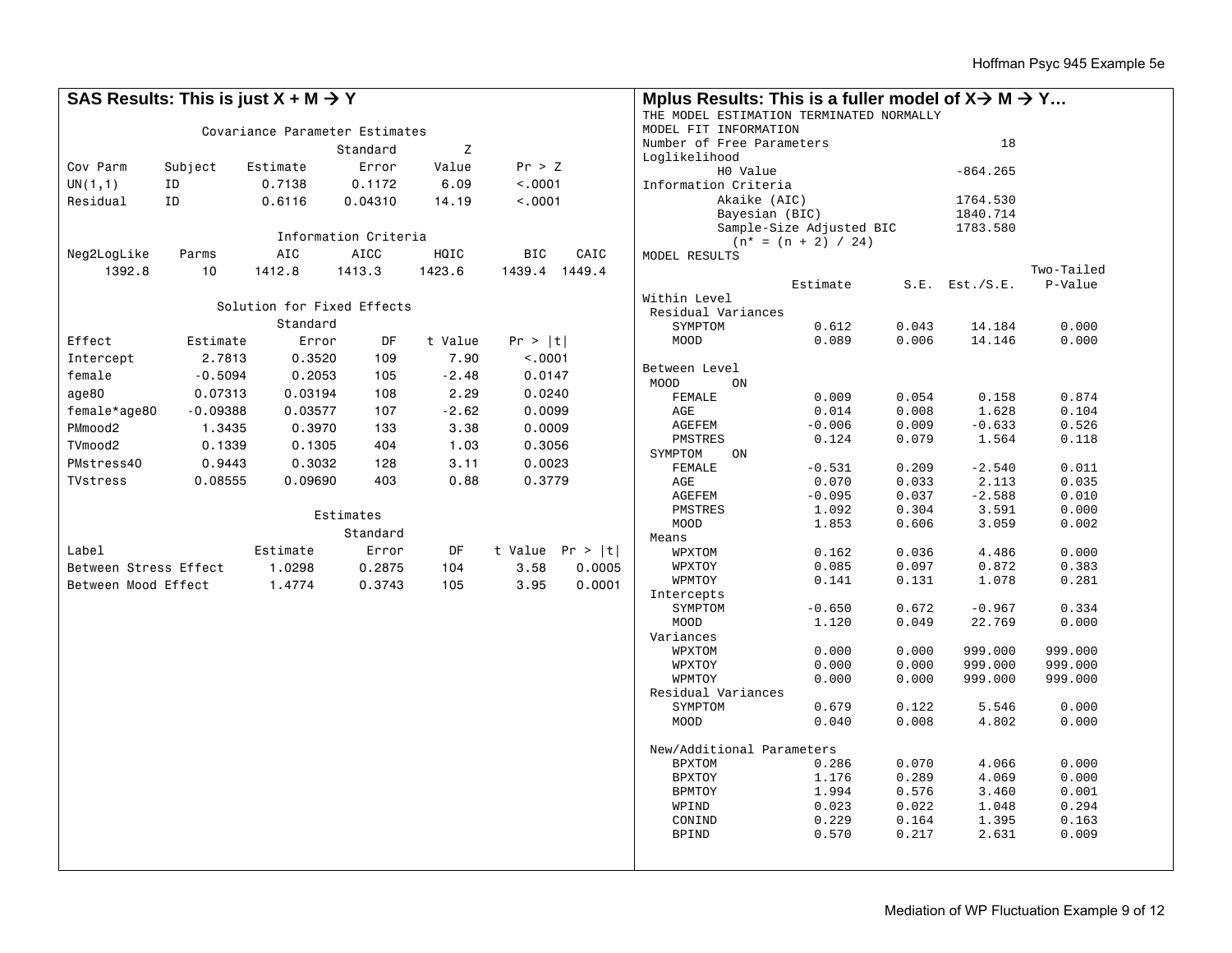## **Step 5: Fitting the Full BP and WP Stress (X) Mood (M) Symptoms (Y) Mediation Model with Mood\*Sex Interactions Symptoms**

| The full mediation model is not possible in SAS, but we can<br>compare effects predicting symptoms $(X, M \rightarrow Y)$ .                                                                                                                                                                                                                                                                                                                                                                                                                                                                                                                                                                                                                                        | In Mplus, partitioning WP vs. contextual for stress by brute force,<br>but for mood within the MODEL:                                                                                                                                                                                                                                                                                                                                                                                                                                                                                                    |  |  |  |  |  |
|--------------------------------------------------------------------------------------------------------------------------------------------------------------------------------------------------------------------------------------------------------------------------------------------------------------------------------------------------------------------------------------------------------------------------------------------------------------------------------------------------------------------------------------------------------------------------------------------------------------------------------------------------------------------------------------------------------------------------------------------------------------------|----------------------------------------------------------------------------------------------------------------------------------------------------------------------------------------------------------------------------------------------------------------------------------------------------------------------------------------------------------------------------------------------------------------------------------------------------------------------------------------------------------------------------------------------------------------------------------------------------------|--|--|--|--|--|
| In SAS, partitioning stress and mood into level-1 WP vs. level-2<br>contextual effects by brute force (observed variables):                                                                                                                                                                                                                                                                                                                                                                                                                                                                                                                                                                                                                                        | TITLE: Full model of Stress --> Mood --> Symptoms with Mood by Sex;<br>DATA:<br>FILE = symptoms.csv; ! Can just list file if in same directory;<br>$FORMAT = free;$<br>! FREE or FIXED format;<br>$TYPE = individual:$<br>! Individual or matrix data as input;                                                                                                                                                                                                                                                                                                                                          |  |  |  |  |  |
| TITLE1 "Add Sex Interactions of GMC Mood";<br>PROC MIXED DATA=example COVTEST NOCLPRINT NOITPRINT NOINFO<br>IC NAMELEN=50 METHOD=ML;<br>CLASS ID:<br>MODEL symptom5 = female age80 female*age80<br>PMmood2 TVmood2 PMstress40 TVstress<br>female*PMmood2 female*TVmood2<br>/ SOLUTION DDFM=SATTERTHWAITE NOTEST;<br>RANDOM INTERCEPT / TYPE=UN SUBJECT=ID;<br>REPEATED / TYPE=VC SUBJECT=ID;<br>ESTIMATE "BP Female*Mood" female*PMmood2 1 female*TVmood2 1;<br>RUN:                                                                                                                                                                                                                                                                                               | <b>VARIABLE:</b><br>! List of ALL variables in stacked data file, in order;<br>! Mplus does NOT know what they used to be called, though;<br>NAMES ARE PersonID symptom female age mood WPmood PMmood TVstres<br>WPstres PMstres;<br>! List of ALL variables used in model (DEFINED variables at end);<br>USEVARIABLES ARE symptom female age mood TVstres PMstres agefem;<br>! Missing data codes (here, -999);<br>MISSING ARE ALL (-999);<br>! Identify person-level nesting;<br>$CLUSTER = PersonID;$<br>! Predictor variables with variation ONLY within-persons at level 1;<br>$WITHIN = TVstress:$ |  |  |  |  |  |
| Mplus code, continued under %BETWEEN%:                                                                                                                                                                                                                                                                                                                                                                                                                                                                                                                                                                                                                                                                                                                             | ! Predictor variables with variation ONLY between-persons at level 2;<br>BETWEEN = age female agefem PMstres;                                                                                                                                                                                                                                                                                                                                                                                                                                                                                            |  |  |  |  |  |
| moodint ON female (femtoM);<br>! BP effect of female on moodint;<br>moodint ON age<br>! BP effect of age on moodint;<br>$(aqetom)$ ;<br>moodint ON agefem (agefemM); ! BP effect of age*female on moodint;<br>symptom ON female (femtoY); ! BP effect of female on symptoms;<br>symptom ON age<br>(agetoY);<br>! BP effect of age on symptoms;<br>symptom ON agefem (agefemY); ! BP effect of age*female on symptoms;<br>moodint ON PMstres (conXtoM); ! Context effect of stress on moodint;<br>symptom ON PMstres (conXtoY); ! Context effect of stress on symptoms;<br>symptom ON moodint (conMtoY); ! Context effect of moodint on symptoms;<br>WPMtoY ON female<br>(WPfemmo); ! Level-1 mood by sex on symptoms;<br>! Latent interaction of sex*context mood; | DEFINE:<br>$a$ gefem = $a$ ge*female;<br>! Creating level-2 interaction;<br>TYPE IS TWOLEVEL RANDOM; ! 2-level model with random slopes;<br><b>ANALYSIS:</b><br>ESTIMATOR IS ML;<br>! Can use MLR for non-normality;<br>! Numeric integration for latent interactions<br>ALGORITHM=INTEGRATION;<br><b>MODEL:</b><br>!!!!! Stress --> Mood --> Symptoms Mediation Model;<br>! Level-1, time-level model;<br>%WITHIN%<br>! Residual level-1 mood variance;<br>mood;<br>! Residual level-1 symptoms variance;<br>symptom;                                                                                   |  |  |  |  |  |
| femmood2   female XWITH moodint;                                                                                                                                                                                                                                                                                                                                                                                                                                                                                                                                                                                                                                                                                                                                   | ! Level-1 effect of stress on mood;<br>WPXtoM<br>mood on TVstres;<br>symptom ON TVstres; ! Level-1 effect of stress on symptoms;<br>WPXtoY                                                                                                                                                                                                                                                                                                                                                                                                                                                               |  |  |  |  |  |
| ! L2 effect of latent sex*mood on symptoms;<br>symptom ON femmood2 (confemmo);<br>!!! Getting BP interaction;<br>MODEL CONSTRAINT:<br>NEW(BPfemmo);                                                                                                                                                                                                                                                                                                                                                                                                                                                                                                                                                                                                                | $WPMtoY$   symptom ON mood;<br>! Level-1 effect of mood on symptoms;<br>! Level-2, person-level model;<br><b>%BETWEEN%</b><br>moodint BY mood@1;<br>! Create latent variable for mood random int;<br>! Random mood intercept variance shut off;<br>mood@0;                                                                                                                                                                                                                                                                                                                                               |  |  |  |  |  |
| BPfemmo = WPfemmo + confemmo; ! BP effect of female*mood on symptoms;                                                                                                                                                                                                                                                                                                                                                                                                                                                                                                                                                                                                                                                                                              | ! Random symptoms intercept variance;<br>symptom;<br>! Fixed intercept for moodint, not mood;<br>[moodint mood@0];<br>! Fixed intercept for symptoms;<br>$[symptom]$ ;<br>[WPXtoM] (WPXtoM);<br>! WP effect of stress on mood;<br>! No random effect of stress on mood;<br>WPXtoM@0;<br>[WPXtoY] (WPXtoY);<br>! WP effect of stress on symptoms;<br>! No random effect of stress on symptoms;<br>WPXtoY@0;<br>[WPMtoY] (WPMtoY);<br>! WP effect of mood on symptoms;<br>! No random effect of mood on symptoms;<br>WPMtoY@0;                                                                             |  |  |  |  |  |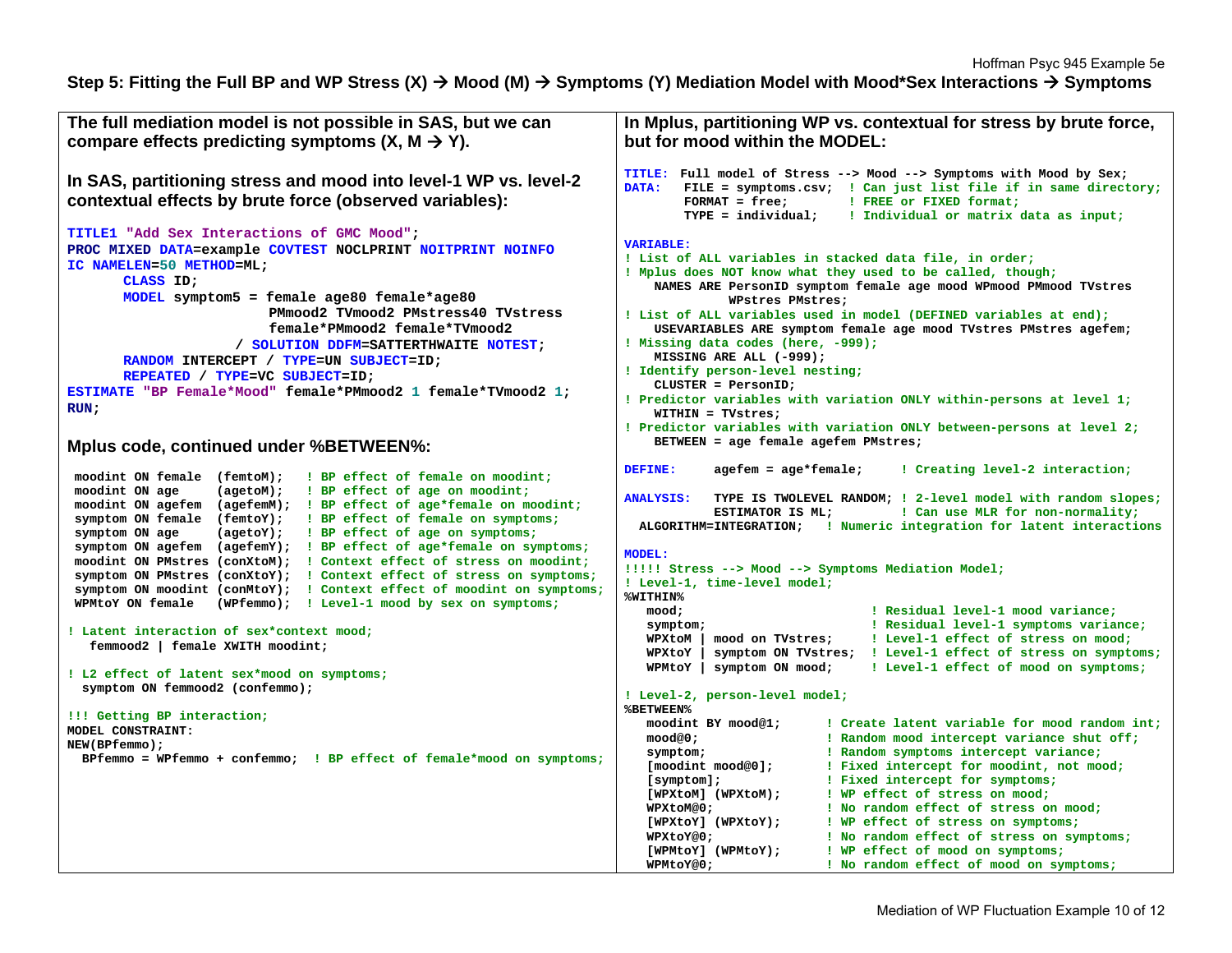| <b>SAS Results:</b>                        |                                             |                                |                      |         |                    | <b>Mplus Results:</b>     |                                          |                |                     |                |  |
|--------------------------------------------|---------------------------------------------|--------------------------------|----------------------|---------|--------------------|---------------------------|------------------------------------------|----------------|---------------------|----------------|--|
|                                            |                                             |                                |                      |         |                    |                           | THE MODEL ESTIMATION TERMINATED NORMALLY |                |                     |                |  |
|                                            |                                             | Covariance Parameter Estimates |                      |         |                    | MODEL FIT INFORMATION     |                                          |                |                     |                |  |
|                                            |                                             |                                | Standard             | Z       |                    | Number of Free Parameters |                                          |                | 20                  |                |  |
| Cov Parm                                   |                                             |                                | Error                | Value   | Pr > Z             | Loglikelihood             |                                          |                |                     |                |  |
|                                            | Subject                                     | Estimate                       |                      |         |                    | HO Value                  |                                          |                | $-862.851$          |                |  |
| UN(1,1)                                    | ID                                          | 0.6973                         | 0.1147               | 6.08    | < .0001            | Information Criteria      |                                          |                |                     |                |  |
| Residual                                   | ID<br>0.6098<br>14.20<br>< 0.001<br>0.04295 |                                |                      |         |                    | Akaike (AIC)              |                                          | 1765.703       |                     |                |  |
|                                            |                                             |                                |                      |         |                    |                           | Bayesian (BIC)                           |                | 1850.351            |                |  |
|                                            |                                             |                                | Information Criteria |         |                    |                           | Sample-Size Adjusted BIC                 |                | 1786.869            |                |  |
| <b>AICC</b><br>Neg2LogLike<br>AIC<br>Parms |                                             |                                |                      | HQIC    | <b>BIC</b><br>CAIC |                           | $(n* = (n + 2) / 24)$                    |                |                     |                |  |
| 1389.5                                     |                                             |                                | 1414.2               |         | 1445.4 1457.4      | MODEL RESULTS             |                                          |                |                     | Two-Tailed     |  |
|                                            | 12                                          | 1413.5                         |                      | 1426.4  |                    |                           | Estimate                                 |                | $S.E.$ Est./ $S.E.$ | P-Value        |  |
|                                            |                                             |                                |                      |         |                    | Within Level              |                                          |                |                     |                |  |
|                                            |                                             | Solution for Fixed Effects     |                      |         |                    | Residual Variances        |                                          |                |                     |                |  |
|                                            |                                             |                                |                      |         |                    | SYMPTOM                   | 0.610                                    | 0.043          | 14.194              | 0.000          |  |
|                                            |                                             | Standard                       |                      |         |                    | MOOD                      | 0.089                                    | 0.006          | 14.121              | 0.000          |  |
| Effect                                     | Estimate                                    | Error                          | DF                   | t Value | Pr >  t            |                           |                                          |                |                     |                |  |
|                                            |                                             |                                |                      |         |                    | Between Level             |                                          |                |                     |                |  |
| Intercept                                  | 3.6789                                      | 0.7037                         | 109                  | 5.23    | < .0001            | MOODINT BY                |                                          |                |                     |                |  |
| female                                     | $-1.5836$                                   | 0.7555                         | 107                  | $-2.10$ | 0.0384             | MOOD<br>MOODINT           | 1.000                                    | 0.000          | 999.000             | 999.000        |  |
|                                            |                                             |                                |                      |         |                    | ON<br><b>FEMALE</b>       | 0.007                                    | 0.054          | 0.129               | 0.897          |  |
| age80                                      | 0.05343                                     | 0.03411                        | 106                  | 1.57    | 0.1202             | AGE                       | 0.014                                    | 0.008          | 1.697               | 0.090          |  |
| female*age80                               | $-0.07259$                                  | 0.03803                        | 106                  | $-1.91$ | 0.0590             | AGEFEM                    | $-0.006$                                 | 0.009          | $-0.689$            | 0.491          |  |
| PMmood2                                    | 2.7277                                      | 0.8927                         | 126                  | 3.06    | 0.0027             | PMSTRES                   | 0.141                                    | 0.079          | 1.787               | 0.074          |  |
| TVmood2                                    | $-0.1123$                                   | 0.2713                         | 407                  | $-0.41$ | 0.6792             | WPMTOY<br>ON              |                                          |                |                     |                |  |
| PMstress40                                 | 0.9194                                      | 0.3010                         | 129                  | 3.05    | 0.0027             | FEMALE                    | 0.200                                    | 0.197          | 1.013               | 0.311          |  |
| <b>TVstress</b>                            | 0.08414                                     | 0.09678                        | 404                  | 0.87    | 0.3852             | SYMPTOM<br>ON             |                                          |                |                     |                |  |
| female*PMmood2                             | $-1.6829$                                   | 0.9650                         | 129                  | $-1.74$ | 0.0836             | MOODINT                   | 3.809                                    | 1.463          | 2.604               | 0.009          |  |
|                                            | 0.3206                                      |                                | 406                  | 1.05    |                    | FEMMOOD2                  | $-2.238$                                 | 1.499          | $-1.493$            | 0.135          |  |
| female*TVmood2                             |                                             | 0.3066                         |                      |         | 0.2963             | SYMPTOM<br>ON             |                                          |                |                     |                |  |
|                                            |                                             |                                |                      |         |                    | FEMALE<br>$\rm{AGE}$      | 1.759<br>0.044                           | 1.688<br>0.041 | 1.042<br>1.073      | 0.297<br>0.283 |  |
|                                            | Estimates                                   |                                |                      |         |                    |                           | $-0.067$                                 | 0.044          | $-1.520$            | 0.128          |  |
|                                            |                                             |                                | Standard             |         |                    | AGEFEM<br>PMSTRES         | 1.001                                    | 0.310          | 3.233               | 0.001          |  |
| Label                                      |                                             | Estimate                       | Error                | DF      | t Value<br>Pr >  t | Means                     |                                          |                |                     |                |  |
| Between Female by Mood                     |                                             | $-1.3622$                      | 0.9204               | 107     | $-1.48$<br>0.1418  | WPXTOM                    | 0.155                                    | 0.036          | 4.297               | 0.000          |  |
|                                            |                                             |                                |                      |         |                    | WPXTOY                    | 0.084                                    | 0.097          | 0.870               | 0.384          |  |
|                                            |                                             |                                |                      |         |                    | Intercepts                |                                          |                |                     |                |  |
|                                            |                                             |                                |                      |         |                    | SYMPTOM                   | $-2.672$                                 | 1.641          | $-1.629$            | 0.103          |  |
|                                            |                                             |                                |                      |         |                    | MOOD                      | 0.000                                    | 0.000          | 999.000             | 999.000        |  |
|                                            |                                             |                                |                      |         |                    | MOODINT                   | 1.123                                    | 0.049          | 22.896              | 0.000          |  |
|                                            |                                             |                                |                      |         |                    | WPMTOY                    | $-0.016$                                 | 0.201          | $-0.079$            | 0.937          |  |
|                                            |                                             |                                |                      |         |                    | Variances                 | 0.000                                    |                | 999.000             |                |  |
|                                            |                                             |                                |                      |         |                    | WPXTOM<br>WPXTOY          | 0.000                                    | 0.000<br>0.000 | 999.000             | 999.000        |  |
|                                            |                                             |                                |                      |         |                    | Residual Variances        |                                          |                |                     | 999.000        |  |
|                                            |                                             |                                |                      |         |                    | SYMPTOM                   | 0.631                                    | 0.123          | 5.119               | 0.000          |  |
|                                            |                                             |                                |                      |         |                    | MOOD                      | 0.000                                    | 0.000          | 999.000             | 999.000        |  |
|                                            |                                             |                                |                      |         |                    | MOODINT                   | 0.039                                    | 0.008          | 4.773               | 0.000          |  |
|                                            |                                             |                                |                      |         |                    | WPMTOY                    | 0.000                                    | 0.000          | 999.000             | 999.000        |  |
|                                            |                                             |                                |                      |         |                    | New/Additional Parameters |                                          |                |                     |                |  |
|                                            |                                             |                                |                      |         |                    | <b>BPFEMMO</b>            | $-2.038$                                 | 1.476          | $-1.381$            | 0.167          |  |
|                                            |                                             |                                |                      |         |                    |                           |                                          |                |                     |                |  |